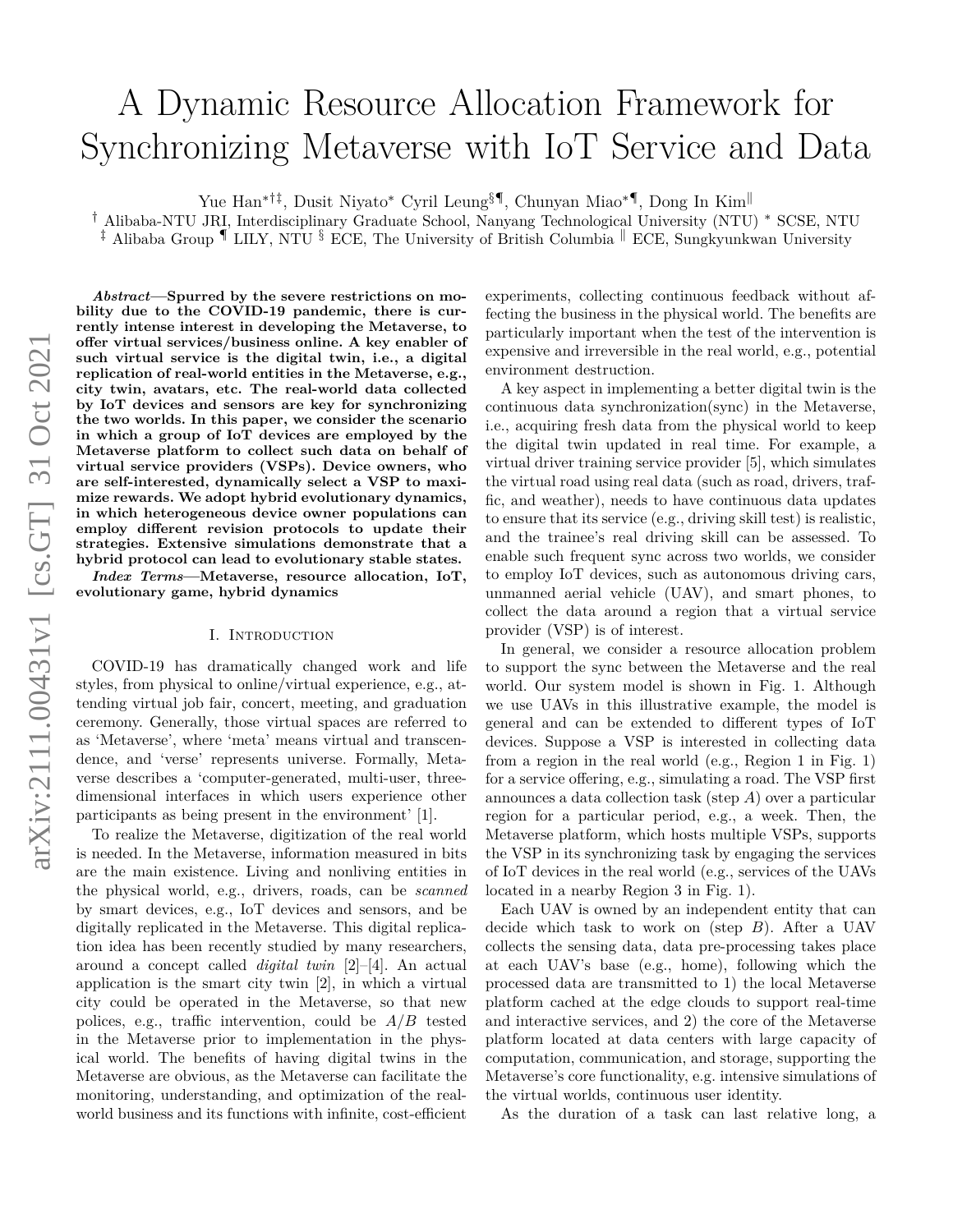

**Fig. 1:** System Model: IoT-assisted data collection to enable sync between the Metaverse and the physical world. Here, IoT is exemplified by UAV. **Fig. 2:** Four Components for the Metaverse

UAV owner can gradually improve its decision making by observing the reward obtained by similar UAVs selecting other sync tasks and learning from them (step *C*). Finally, an equilibrium state at which no UAV owner would unilaterally change its decision can be reached.

The main contributions of this paper are as follows:

- We identify a resource allocation problem for virtual service sync selection in which the IoT devices in a particular region in the real world are hired by the Metaverse platform to support its hosted VSPs towards a more efficient and collaborative environment of virtual content creation.
- In consideration of a large number of independent IoT device owners at the edge and their self-interested nature, the equilibrium knowledge (full rationale) is hardly-achievable. We propose a dynamic approach founded on evolutionary game theory, in which the *bounded-rational* device owners can gradually adapt their strategies towards the equilibrium state.
- Our evolutionary game framework considers a general sensing model and reward allocation scheme and thus can be extended to specific tasks that support the sync between the Metaverse and the real-world.

#### II. Metaverse Preliminaries and Related Work

In this section, we first introduce the architecture that composes a Metaverse, followed by related works and the research gap.

## *A. Metaverse General Architecture*

Architectures such as [6] and [7] have been proposed for the Metaverse. Based on these, we propose a fourcomponent architecture as shown in Fig. 2. It includes infrastructure, interface, cross-world ecosystem, and inworld ecosystem.

*Infrastructure* (including communication, computation, blockchain, and other decentralization techniques) is to support all operations in the physical world, the Metaverse, and the connection between the two worlds. The services that inter-connect the two worlds are further grouped by (i) *Interface*, which is related to immersive technologies to enrich human's subjective sense, and (ii) *Cross-worlds Ecosystem*, which consists of a variety of services to achieve the *convergence* between the two worlds, e.g. digital city twin simulation with real-time IoT data [2] and virtual concert with real-time human performers [8]. In particular, the resource allocation problem in the cross-world ecosystem, i.e., virtual service sync selection by IoT device owners, is the main focus of this paper. Finally, the Metaverse-enabled business and economics, e.g., the non-fungible token (NFT) trading, are categorized as *In-world Ecosystem*, as it does not requires frequent data traversal across the two worlds.

### *B. Related Works*

Recently, due to the COVID-19 pandemic mobility restriction and the marketing by big tech companies such as Facebook and Microsoft [9], the necessity to function in the virtual world has been demonstrated in various aspects of life. As such, the topic of Metaverse has attracted a lot of research attention, for its potential in service offerings in retailing [10], gaming [11], education [12], and socialnetworking [1]. Some researchers have proposed to build prototypes to better understand the Metaverse and its economics, e.g., a university campus prototype [7] to study social good in the Metaverse. These examples illustrate the importance of convergence between the Metaverse and the physical world.

## *C. Research Gap: Resource Allocation in Converging the Metaverse and the Physical Worlds*

As the study of the Metaverse is still in its nascent stage, the resource allocation problem for syncing Metaverse with the assistance of IoT sensing data has not received much attention. Previous works, such as [13]–[15], mostly present a general picture of the field, summarizing technologies, architectures, and challenges involved in developing the Metaverse. Other works, such as [16], [17], primarily focus on human-machine interaction aspects of the virtual learning experience (i.e., the interface component in our architecture). In contrast, our work is mainly focused on the resource allocation challenge to achieve convergence between the Metaverse and the physical world (i.e., the cross-world component in our architecture).

#### III. System Model and Problem Formulation

We consider a network consisting of a set  $\mathcal{M}$  =  $\{1, \ldots, m, \ldots, M\}$  of *M* VSPs, each of which aims to collect data (e.g., geo-spatial data) from a target region in the physical world in order to sync its virtual services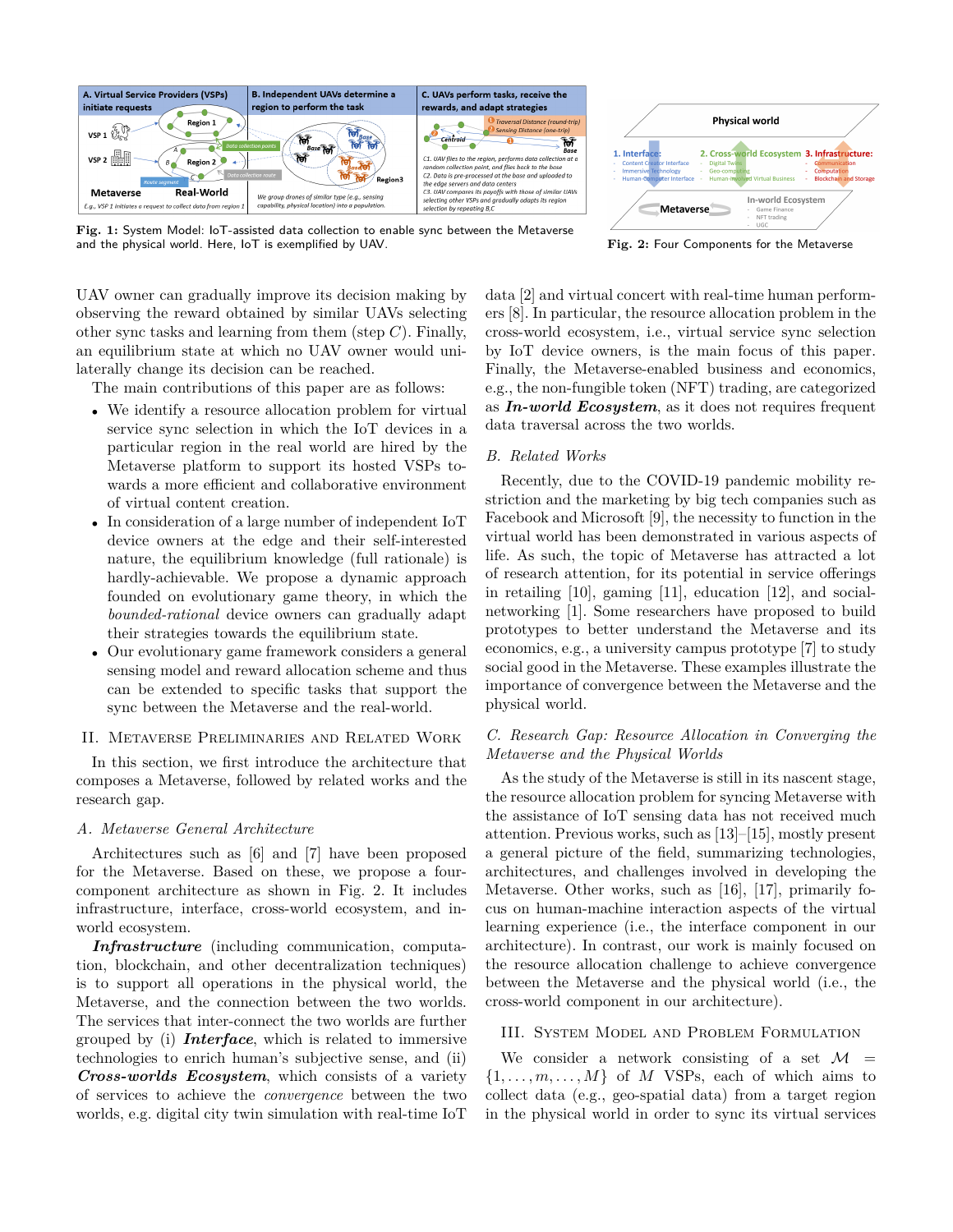**TABLE I:** Notation Used in the System Model

| Notation                   | <b>Description</b>                                    |
|----------------------------|-------------------------------------------------------|
| m, i, j                    | index of virtual service provider (VSP) and its       |
|                            | target region                                         |
| p, q                       | index of IoT device population                        |
| $R_m$                      | reward                                                |
| $D_m$                      | total Euclidean distance of the sensing route         |
| $d_m$                      | length of the segmented sensing distance              |
| $\overline{N^p}$           | size of UAV population $p$                            |
| $\overline{\mathcal{S}^p}$ | set of $S^p$ (pure) strategies                        |
| $\overline{\zeta^p}$       | unit energy cost                                      |
| $\eta^p_1, \eta^p_2$       | power parameters                                      |
| $v^p, u^p$                 | average velocity during traversal and sensing stage   |
| $l^p_m$                    | traversal distance from the base in population $p$ to |
|                            | the data collection point in region $m$               |
| $x_m^p$                    | strategy distribution, population state               |
| $b^p_m$                    | sensing data quality                                  |
| $E_s^{m,p}$                | total energy consumption for traversal and sensing    |
| $R_m^p$                    | received reward                                       |
| $F_m^p(\pmb x), \pi_m^p$   | net payoff                                            |

Note that superscript and subscript are to denote the index of population and strategy respectively. To avoid confusion, parenthesis is applied when involving exponents, e.g.,  $(v^p)^3$ .

(e.g., digital twin of a road for virtual driver training) in the Metaverse. IoT devices, such as UAVs owned by individuals in a nearby region, are employed by the Metaverse platform to collect data for VSPs to use. For a target region *m*, the VSPs or the Metaverse platform designs a data collection route covering the region (represented by the the grey line in Fig. 1), which can be further segmented based on the number of IoT devices that sense the region.

For simplicity, we assume that the allocation of data collection points in region *m* to the set of UAVs which selecting this region is uniform. Along a segmented sensing route (e.g., line segment *BC* in Fig. 1A), a UAV senses the nearby environment and collects the data. Assume that the data collection tasks last relatively long, e.g., one week, during which time UAVs collect data multiple times.

Let  $\mathcal{N} = \{1, \ldots, n, \ldots N\}$  denote a set of *N* IoT devices, exemplified by UAVs, owned by *N* independent individuals located in a nearby region (e.g., Region 3 in Fig. 1B). UAV devices located at in their bases, such as owners' homes or community centers, need to fly to a region's, e.g., region *m*, data collection point to perform the task and return back for charging. We refer this two-way travel distance as the *traversal distance*. As the traversal distance depends on which data collection point is assigned, we will approximate its value by the distance between the base and the center of region *m*.

Presented with *M* VSPs' sync task requests, an UAV device owner needs to make a decision on which VSP to work for. Given that there can be a large number of UAV device owners and the full rational (equilibrium knowledge) among them is hard to achieve, a device owner can make irrational one-off decision. Since the sync task lasts several rounds, an owner can gradually improve his decisions towards equilibrium ones by observing the payoffs received by nearby UAVs with the same type of tasks.

In summary, there are two stages in our system model:

- 1) **Population Game Formulation**: Nearby UAVs with similar types (e.g., sensing capability, unit energy cost) are regarded as anonymously same and communicable and are grouped into the same population. Intra-population communication can be achieved in a *pairwise* way (e.g., device-to-device), a *centralized* approach (e.g., requesting the payoff information from the BS or checking the bulletin board, a place to publish virtual task [7], in the Metaverse platform), or a combination. Information checking via a centralized approach is costly and prone to delay but yields a complete picture of the payoffs. In contrast, the pairwise approach is cheap and fast but provides only limited payoff information among the interacting UAVs.
- 2) **Hybrid Evolutionary Dynamics**: UAV populations may have different frequency to switch to a more costly centralized approach. Thus UAVs populations may have heterogeneous knowledge of the payoff information, leading to different strategy adjustments per round. To address this, we formulate the problem as a *heterogeneous multi-population game* and adopt *hybrid evolutionary dynamics* [18] (a generalization of pure replicator dynamics) to solve for the evolutionary stable strategy (ESS).

## *A. Population Formulation*

We group neighbor UAVs (e.g., in the same community) of similar type (characterized by e.g., sensing capacity, traversal costs, communication frequency with the BS) into a population, and let  $\mathcal{P} = \{1, \ldots, p, \ldots, P\}$  denote the set of populations. For any population *p*, its UAVs are regarded as anonymously same, e.g., with similar traversal distance  $l_m^p$  to region *m*, unit energy cost  $\zeta^p$ , and sensing data quality  $b_m^p$ . Let  $N^p$  denote the size of population  $p$ so that  $\sum_{p \in \mathcal{P}} N^p = N$ . We refer  $\mathcal{N}$ , the set of *N* UAV owners, to as the *society*.

Let  $S^p = \{1, \ldots, s^p, \ldots, S^p\}$  denote the set of (pure) *strategies*, i.e., there are *S <sup>p</sup>* VSP sync tasks, which can be selected by an owner in population *p*. A typical element in  $S^p$  is denoted by  $m, i, j$ . The total number of pure strategies in all populations is denoted by  $S = \sum_{p \in \mathcal{P}} S^p$ .

The set of *population states* (or *strategy distribution*) for population *p* is denoted by the simplex in  $\mathbf{R}_{+}^{S^{p}}$ ,  $\Delta^{p}$  =  ${x}^p \in \mathbb{R}_+^{S^p}: \sum_{m \in S^p} x_m^p = 1$ , where  $\mathbb{R}_+^{S^p}$  is the space of non-negative real-numbers of dimension  $S^p$  and  $x_m^p \in \mathbb{R}_+$ is the percentage of population *p* selecting the region *m*.

 $\text{Define } \Theta = \prod_{p \in \mathcal{P}} \Delta^p = \{\bm{x} = [\bm{x}^1, \dots, \bm{x}^P] \in \mathbf{R}^S_+ : \bm{x}^p \in \mathcal{P}\}$ ∆*<sup>p</sup>*}. The element of Θ describes the *social states*, namely the joint behaviors in all *P* populations at once.

## *B. UAV Sensing Model*

Let  $D_m$  denote the total Euclidean distance of the sensing route over the region *m*, which is to be shared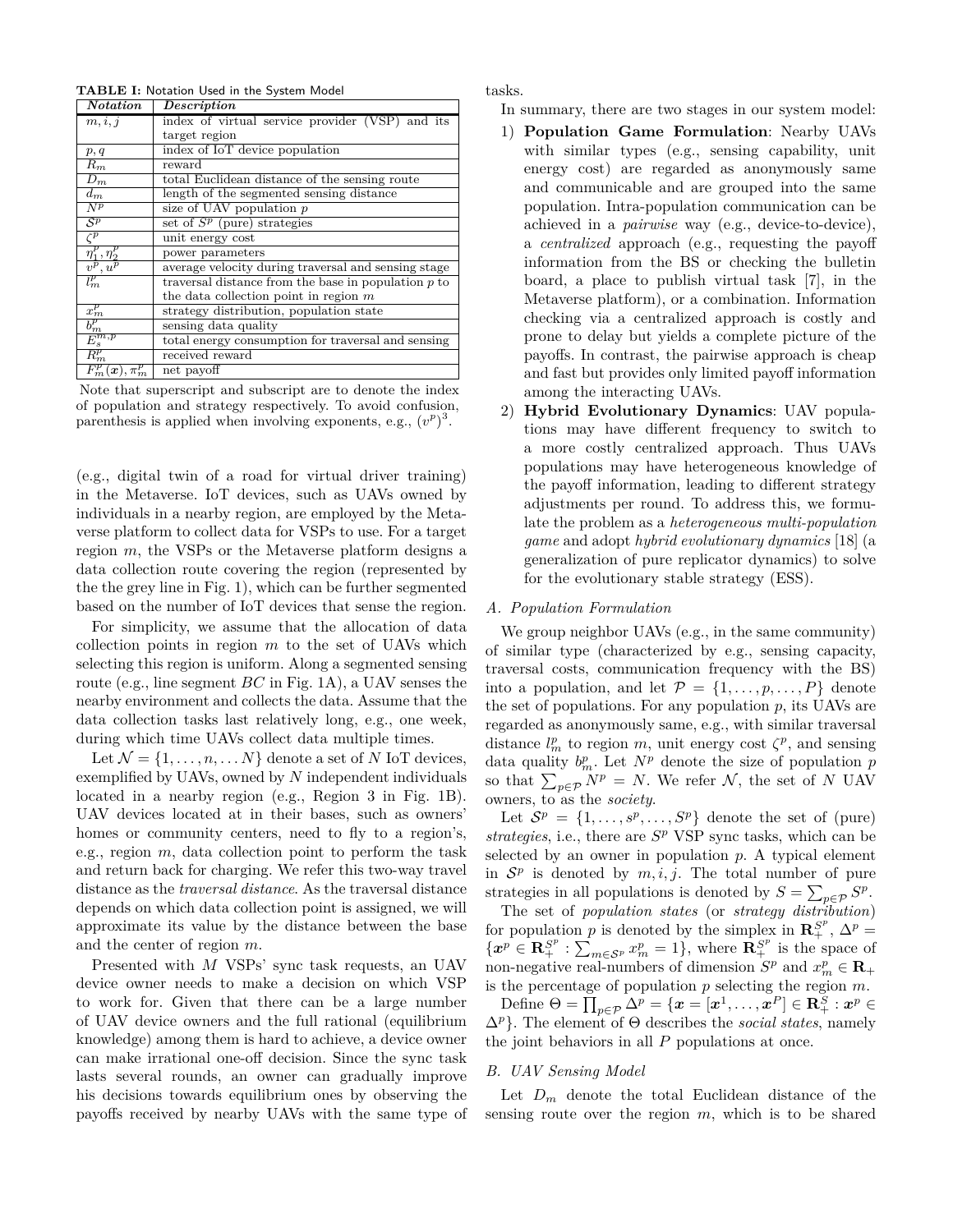among the number of  $\sum_{p \in \mathcal{P}} x_m^p N^p$  UAVs selecting the region. We use the map  $g_m^{\tilde{p}}$ :  $\mathbf{R}_+ \to \mathbf{R}_{++}$  to refer to the route sharing policy, yielding the length of a segmented sensing route in region *m* for a UAV in population *p*. For simplicity, we consider that the route is evenly divided among UAVs selecting the region. Therefore, the *sensing distance* for a *p*-population UAV selecting region *m* is defined by  $d_m = g_m^p(D_m) = D_m/(\sum_{q \in \mathcal{P}} x_m^q N^q)$ .

Following [19], [20], each UAV's energy cost consists of three components: the propulsion power  $\eta_1^p$ , hover power  $\eta_2^p$  during service stage, and the transmission power. As we consider that the UAV transmits data after flying back to its base, the costs of propulsion and hover are of most interest. Following [21], the energy costs during a UAV's acceleration and deceleration stages are ignored, and the propulsion power are considered to be constant for a fixed flying speed. Thus, for a *p*-population UAV selecting region *m*, the total energy consumption for traversal and sensing distance is defined by:

$$
E_s^{n,p} = \eta_1^p \frac{l_n^p}{v^p} + \eta_2^p \frac{d_m}{u^p} = \eta_1^p \frac{l_n^p}{v^p} + \eta_2^p \frac{D_m}{u^p \sum_{q \in \mathcal{P}} x_m^q N^q},
$$

where  $v^p$  and  $u^p$  are the average flying speeds during the traversal stage and the sensing/hovering stage.

## *C. UAV Utility Model*

Without loss of generality, we consider the reward given by VSP *m* is evenly allocated to the UAVs working in the region, except for a weighting factor  $b_m^p$  which represents the the quality of the sensor data, e.g., measured by the sampling rate [22]. A higher (intensive) sampling rate leads to the sensor data of higher quality, capturing more objects per frame. Therefore, the reward received by a *p*population UAV selecting region *m* is defined by

$$
R_m^p = \frac{b_m^p}{\sum_{q \in \mathcal{P}} x_m^q N^q b_m^q} R_m. \tag{1}
$$

Let  $\pi^p = [\pi_m^p]_{m \in \mathcal{S}^p}$  denote the payoff vectors for population *p*. For any UAV in population *p* selecting VSP *m*, its received utility  $\pi_m^p$  is defined as follows:

$$
\pi_m^p = F_m^p(\boldsymbol{x}) = R_m^p - \zeta^p E_s^{n,p},\tag{2}
$$

where  $\zeta^p$  is the unit cost per Joule of energy.

#### IV. Heterogeneous Evolutionary Game

A population game can be formulated as a set of players N, a set of populations P, a set of strategies  $S^p$  ( $p \in \mathcal{P}$ ), and a payoff function *F*. The definition and requirement of *F* is as follows:  $F : \Theta \to \mathbb{R}^S$  is a continuous map<sup>1</sup> assigning each social state *x* a vector of *S* payoffs, one for each strategy in each population. Let  $F_m^p : \Theta \to \mathbf{R}$  denote the payoff function for strategy  $i \in S^p$ , defined by (2). Then,  $F = [F^p]_{p \in \mathcal{P}}$ , where  $F^p = [F^p_m]_{m \in \mathcal{S}^p}$ .

The UAV owners' behaviors adaptation can be modeled by *revision protocols*, which are defined as follows:

**Definition 1.** A revision protocol in population *p* is a  $\text{map } \rho^p : \mathbf{R}^{S^p} \times \Delta^p \to \mathbf{R}^{S^p \times S^p}_+$ . The scalar  $\rho^p_{m,i}(\pi^p, \mathbf{x}^p)$ defines the *conditional switch rate* from strategy  $m \in S^p$ to strategy  $i \in \mathcal{S}^p$  given payoff vector  $\pi^p$  and population state  $x^p$ . For convenience, we refer to the collection  $\rho =$  $[\rho^1, \ldots, \rho^P]$  as a revision protocol.

Generally, a revision protocol  $\rho$  defines a continuoustime evolutionary process over the populations. Each UAV owner is equipped with a stochastic alarm clock (Poissondistributed), the ring of which indicates the arrival of a strategy revision opportunity.

*Mean dynamics* captures change of strategy distribution over the populations over the time. The expected change in the *proportion* of UAV owners choosing strategy *m* in population *p* captured by the mean dynamics corresponding to the population game *F* and revision protocol  $\rho$  is defined by

$$
\dot{x}_{m}^{p} = \sum_{i \in S^{p}} x_{i}^{p} \rho_{i,m}^{p} (\pi^{p}, \mathbf{x}^{p}) - x_{m}^{p} \sum_{i \in S^{p}} \rho_{m,i}^{p} (\pi^{p}, \mathbf{x}^{p}), \quad (3)
$$

where the first term captures switches to strategy *m* from other strategies, whereas the second term captures switches to other strategies from strategy *i*.

Next, we specify  $\rho$  by two general categories, imitative protocol, exemplified by replicator dynamics, and direct protocol, represented by the Smith dynamics. The difference between replicator dynamics and Smith dynamics is the amount of payoff information required for *one* UAV strategy adaption: replicator dynamics requires only one piece of information from the random opponent, whereas the Smith dynamics requires the  $S<sup>p</sup>$  payoff information.

*1) Imitative Protocols and Dynamics [23]:* This scheme describes a UAV owner playing strategy *m* who receives a revision opportunity chooses an opponent randomly and observes the opponent's strategy. If the opponent is playing strategy *i*, then the owner switches from strategy *m* to *i* with probability proportional to some factor  $r_{mi}^p$ . Note that the factor  $x_m^p$  needs not be observed by the owner. In this case, the imitative revision protocol is defined as  $\rho_{m,i}^p(\pi^p, x) = x_i^p r_{mi}^p(\pi^p, x)$ , where  $x_i^p$  represents the chance of meeting an opponent playing strategy *i*.

*Pairwise Proportional Imitation* is an example of an imitation protocol, in which an UAV imitates the opponent's behavior only if the opponent's payoff is higher than his own, with probability proportional to the payoff difference:  $\rho_{m,i}^p(\pi^p, x) = x_i^p [\pi_i^p - \pi_m^p]_+$ . The mean dynamics (3) with this revision protocol defines the best known dynamic in evolutionary game theory, *replicator dynamics*, given as follows:

$$
\dot{x}_{m}^{p} = \sum_{i \in S^{p}} x_{i}^{p} \rho_{im}^{p} (\pi^{p}, \mathbf{x}^{p}) - x_{m}^{p} \sum_{i \in S^{p}} \rho_{mi}^{p} (\pi^{p}, \mathbf{x}^{p})
$$

$$
= \sum_{i \in S^{p}} x_{i}^{p} x_{m}^{p} [\pi^{p} - \pi_{i}^{p}]_{+} - x_{m}^{p} \sum_{i \in S^{p}} x_{i}^{p} [\pi_{i}^{p} - \pi^{p}]_{+}
$$

<sup>1</sup> Besides the continuous requirement, *F* are imposed by stronger requirement of being Lipschitz continuous or continuously differentiable  $(C^1)$ .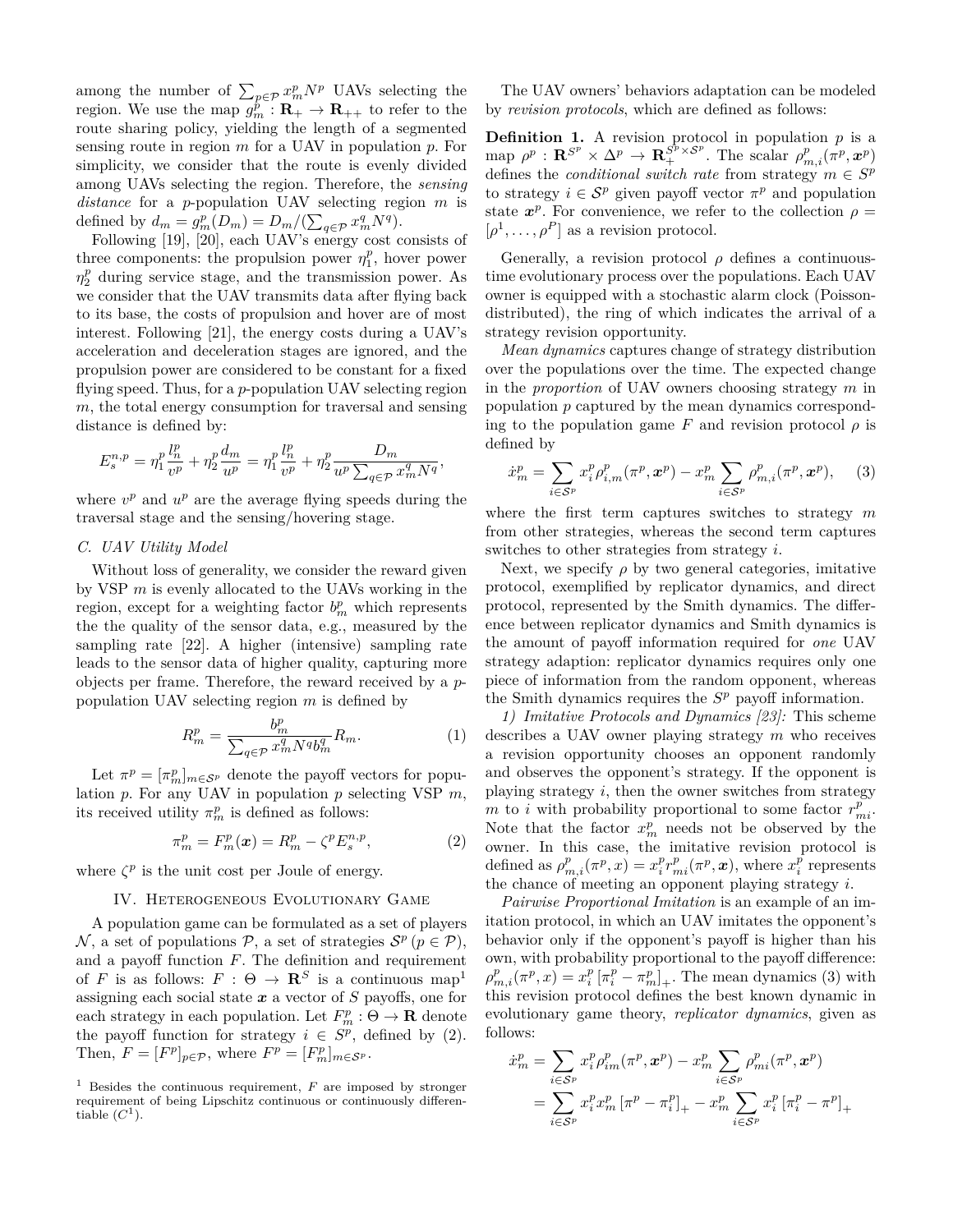$$
= x_m^p \sum_{i \in S^p} x_i^p (\pi^p - \pi_i^p) = x_m^p (\pi_m^p - \bar{\pi}^p), \tag{4}
$$

where  $\bar{\pi}^p = \sum_{m \in S^p} x_m^p \pi_m^p$  is the *average payoff* of population *p*, given the social state *x*,

*2) Direct Protocol and Dynamics [18]:* This scheme describes the situation that an UAV device owner in population *p* can receive a full picture of the payoff information  $(S<sup>p</sup>$  payoff) from a centralized controller, e.g., by requesting the payoff information from the BS (which connects to different UAVs) or checking the bulletin board, a place to publish virtual task [7], in the Metaverse platform. Therefore, the UAV owner's conditional switch rate is directly dependent on the excess payoffs between two strategies. This is called a *pairwise comparison protocol* defined by  $\rho_{m,i}^p(\pi^p) = [\pi_i - \pi_m]_+,$  representing the case when a UAV owner, who has a chance to switch strategy, randomly chooses an alternative strategy with higher payoff than the current one, with a probability proportional to the difference between the two payoffs. The mean dynamic (3) with this revision protocol is called the *Smith dynamics* defined as follows:

$$
\begin{split} \dot{x}_m^p &= \sum_{j \in \mathcal{S}^p} x_j^p \rho_{jm}^p - x_m^p \sum_{j \in \mathcal{S}^p} \rho_{mj}^p \\ &= \sum_{j \in \mathcal{S}^p} x_j^p [\pi_m^p - \pi_j^p]_+ - x_m^p \sum_{j \in \mathcal{S}^p} [\pi_j^p - \pi_m^p]_+ . \end{split} \tag{5}
$$

*3) Hybrid Protocol for Heterogeneous Multi-population* [18]: Let  $\mathcal{K} = \{1, \ldots, k, \ldots, K\}$  denote a set of revision protocols available to the society, and  $\rho^{p,k}(\pi^p, \mathbf{x}^p)$  refers to the conditional switch rate that an UAV owner in population *p* has under revision protocol *k*. Let  $\alpha^{p,k}$ ( $k \in \mathcal{K}$ ) satisfying  $\sum_{k \in \mathcal{K}} \alpha^{p,k} = 1$  denote the probability of a *p*population member using revision protocol  $\rho^{p,k}$ . Then, the behavior of an owner in population *p* can be described by a *hybrid revision protocol*  $\rho^{p,H}$ , which is expressed as  $\rho^p = \sum_{k \in \mathcal{K}} \alpha^{p,k} \rho^{p,k}$ . Note that mean dynamics (3) are linear in conditional switch rates, The mean dynamics with the hybrid revision protocol can be expressed as:

$$
\dot{x}_m^p = \sum_{i \in \mathcal{S}^p} \sum_{k \in \mathcal{K}} x_i^p \alpha^{p,k} \rho_{i,m}^{p,k} - x_m^p \sum_{i \in \mathcal{S}^p} \sum_{k \in \mathcal{K}} \alpha^{p,k} \rho_{m,i}^{p,k}.
$$

The hybrid protocol is versatile and suitable for different situations, e.g., including other protocols as introduced in [18]. Unless otherwise stated, in the following, the hybrid protocol consists of only replicator dynamics and Smith dynamics. We use  $\alpha^{p,1}$  to refer to the population *p*'s probability of switching to the centralized communication approach (observing  $S^p$  payoffs) and  $1 - \alpha^{p,1}$  for pairwise approach (observing 1 opponent's payoff). In other words, when adjusting strategy, a *p*-population UAV owner's behavior can be modeled by Smith and replicator dynamics with probability  $\alpha^{p,1}$  and  $1 - \alpha^{p,1}$ , respectively.

## V. Simulations Results

Unless stated otherwise, we consider the problem formulated with 3 populations selecting among 3 VSPs to

assist data sync. Population size  $N^p$  lies in [50, 250] with traversal distance  $l_m^p$  in [0.3, 1] km. The length of sensing route  $D_m$  lies in [1, 1.8] km, whereas the reward pool *R<sup>m</sup>* lies in [1000*,* 2000]. Following [19], [20], values of speed parameters  $v^p, u^p$  and power parameters  $\eta_1^p, \eta_2^p$ are in the range [3*,* 5] m/s and [16*,* 20] W, respectively. Sensing data quality  $b_m^p$  is in the range [1,5], given the accuracy of sensors can be scored and calibrated in this range, whereas the unit energy cost  $\zeta$  is 0.001 \$/Joule. The default probabilities of adopting Smith protocol is  $\alpha^1 = [\alpha^{p,1}]_{p=1,2,3} = [0.2, 0.3, 0].$ 

*a) Existence of the Equilibrium Strategies:* Fig. 3 considers the hypothetical scenarios in which owners in different populations have various probabilities of switching to the centralized communication protocol, e.g., by checking the payoffs on the bulletin board in the Metaverse platform. The initial society states (strategy distribution) is given as  $x_0 = [[0.3, 0.3, 0.4], [0.4, 0.4, 0.2], [0.35, 0.35, 0.3]].$ The left subfigure shows that strategy distribution can be stationary (i.e., convergent at equilibrium states) at which the payoffs received of selecting any VSP are the same (as shown in the right subfigure). Thus, the owners in each population have no incentive to make any more adjustment to their strategies away from the equilibrium point. A population-3 UAV receives higher average payoff than that of population 2 and 3 due to higher data quality.

*b) Stability of the Equilibrium Strategies:* Fig. 4 shows the stability of the equilibrium strategies using direction field, a way of graphically representing the evolution direction (arrows in the figure) for the population states. For visualization purposes, population 3 is removed from the default setting, and the probability of selecting region 3 is fixed. The evolution direction, change in  $(x_1^1, x_2^1, x_1^2, x_2^2)$ at a time instant, is four-dimensional. Fig.  $4(a)$  shows the case when  $x_1^1$  and  $x_1^2$  are varied, and the evolution direction along  $x_2^1$  and  $x_2^2$  are hidden. Initial population states will follow the arrows and evolve towards the equilibrium states, shown as a blue line in the figure. Fig. 4(b) shows that when  $x_1^2, x_2^2$  are fixed and  $x_1^1$  and  $x_2^1$ are varied, a mixed strategy equilibrium state (0*.*1*,* 0*.*19) can be obtained (red circle). Note that the blue circle (0*.*38*,* 0*.*62) is also an equilibrium state, at which the chance of selecting region 3 is zero (i.e., extinction of strategy 3 in population 1). Finally, Fig.  $4(c)$  shows the case when states of population 1,  $(x_1^1, x_2^1)$ , are fixed and those of population 2,  $(x_1^2, x_2^2)$ , are varied, the equilibrium point (0*.*24*,* 0*.*33) can be achieved. (0*.*43*,* 57) is also an equilibrium point at which strategy 3 is extinct.

*c) Impact of Smith Protocol on the Convergence Time:* Fig. 5 shows that the impact of adopting Smith protocol on the convergence time by fixing the probability of adopting the Smith protocol in population 1 and 2 and varying that in population 3,  $\alpha^{3,1}$ , within [0*,* 1] in increments of 0*.*1. The convergence time can be defined as the number of iterations after which the utilities among strategies in a population are similar,